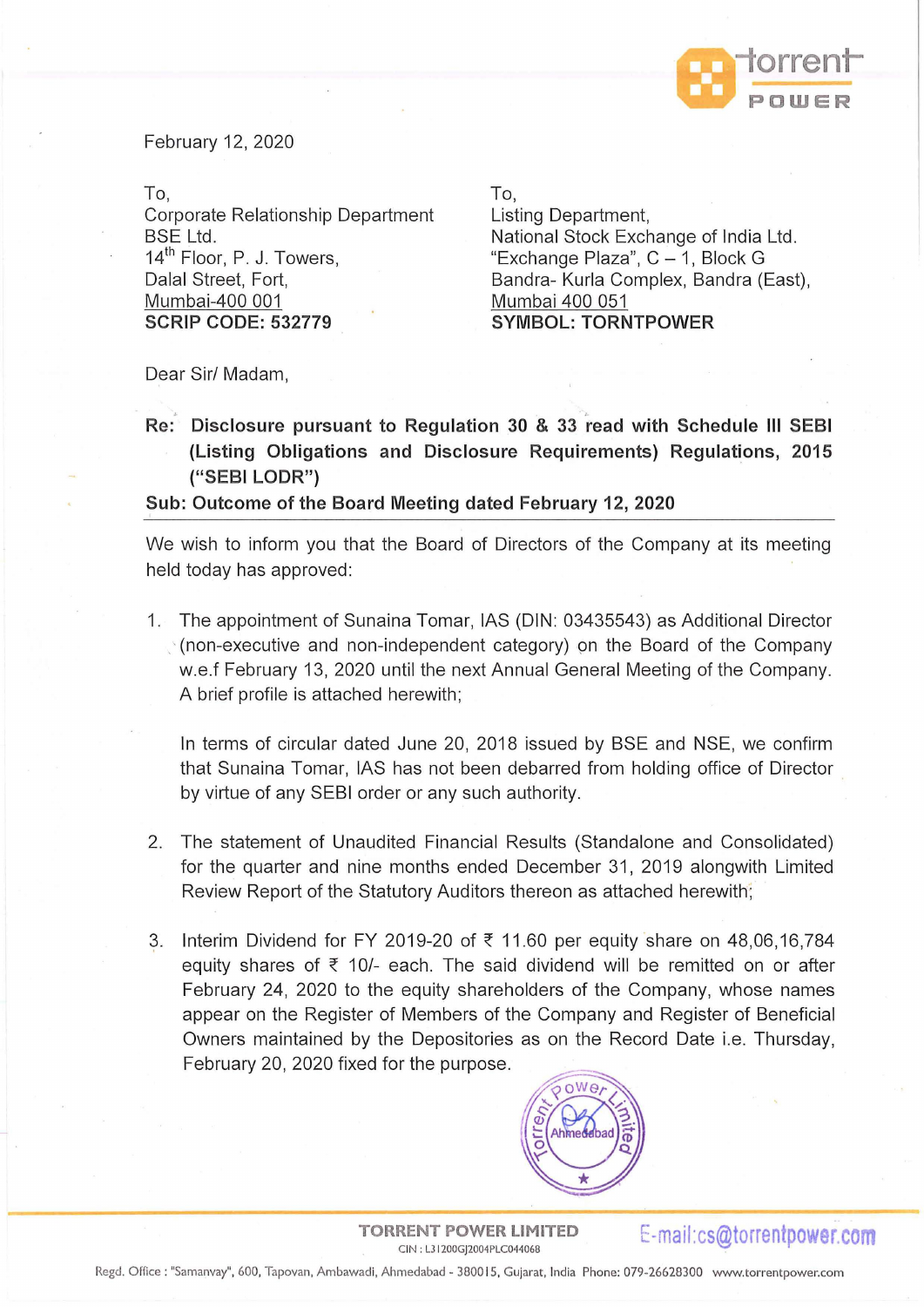

The Board Meeting commenced at 2:15 pm and concluded at 04:15 pm.

We request to take the same on records.

Thanking you,

Yours faithfully,

**For Torrent Power Limited** 

 $10-c$   $-8$ 

**Rahul Shah Company Secretary & Compliance Officer**  Encl: As above



**TORRENT POWER LIMITED** 

CIN : L3 I 200GJ2004PLC044068 . **E-mail:cs@torrentpower.com** 

Regd. Office: "Samanvay", 600, Tapovan, Ambawadi, Ahmedabad - 380015, Gujarat, India Phone: 079-26628300 www.torrentpower.com